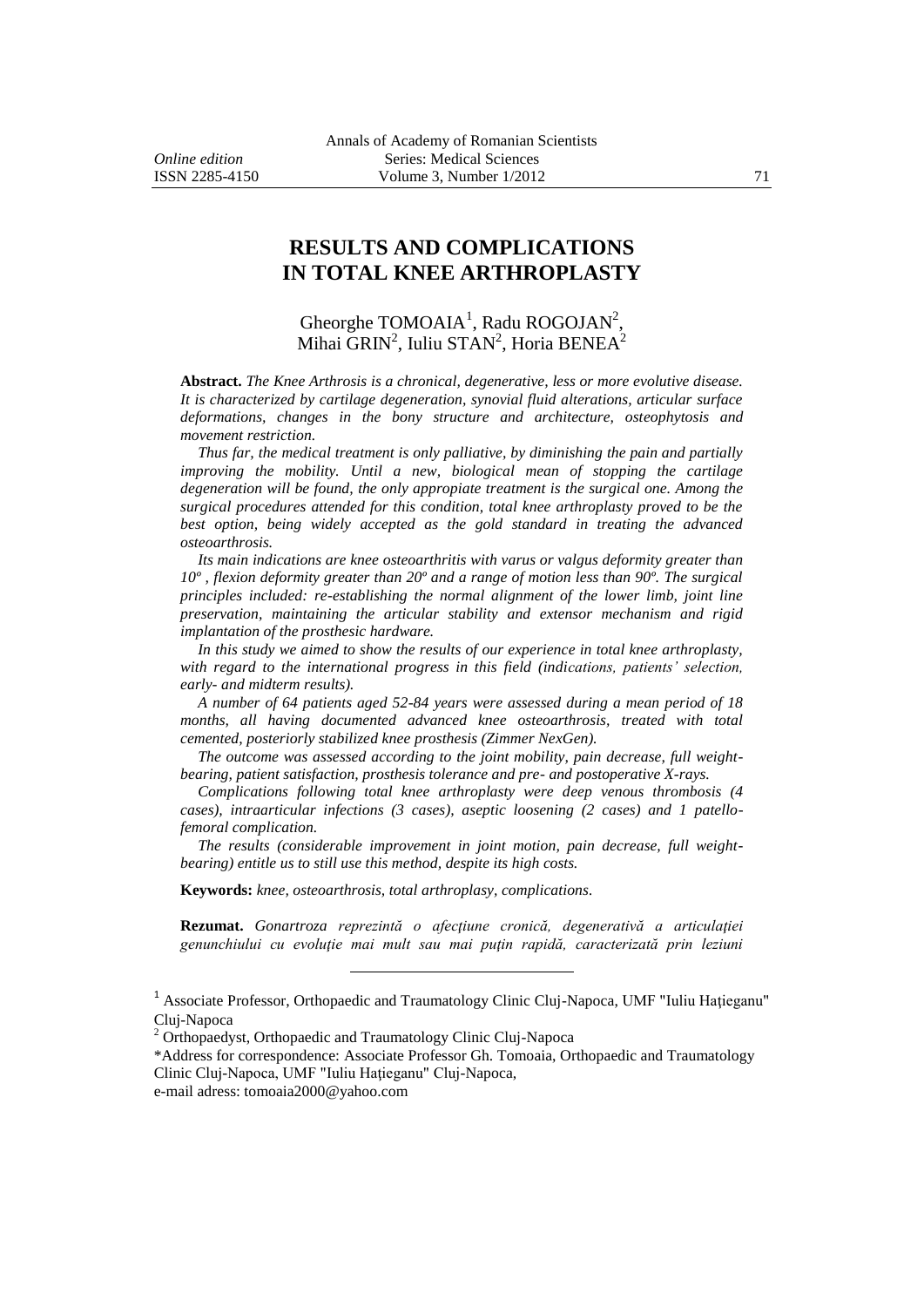*degenerative cartilaginoase, modificarea calitativă a lichidului sinovial, deformarea epifizelor articulare, modificarea structurii şi arhitecturii osoase, osteofitoză şi limitarea mişcărilor.*

*În prezent, tratamentele medicale sunt doar paleative, reducând durerea şi ameliorând parţial funcţia articulară.*

Până la găsirea unei modalități biologice de oprire a procesului de degradare a *cartilajului articular, abordarea chirurgicală rămâne singura opţiune viabilă de soluţionare a problemei.*

*Dintre intervenţiile chirurgicale practicate, artroplastia totală de genunchi s-a dovedit a fi cea mai eficientă, având cele mai bune rezultate şi întrunind acceptul majorităţii serviciilor de ortopedie ca tratament de elecţie în fazele avansate ale gonartrozei.*

*Artroplastia de genunchi este indicată în principiu în gonartroze cu dezaxare în varus sau valgus mai mare de 10°, deformare în flexie peste 20° şi un arc de mişcare sub 90°. Principiile chirurgiei pentru artroplastia totală de genunchi au inclus: restabilirea aliniamentului normal al membrului inferior afectat, conservarea liniei articulare, menţinerea stabilităţii articulare şi a funcţiei mecanismului extensor şi fixarea rigidă a componentelor.*

*În acest studiu ne-am propus să prezentăm rezultatele experienţei noastre în artroplastia totală de genunchi, în contextul progresului din acest domeniu de pe plan internaţional, cu urmărirea indicaţiei şi selecţiei pacienţilor pentru operaţie, precum şi a evoluţiei postoperatorii a acestora, pe termen scurt şi mediu.*

*Au fost evaluaţi un număr de 64 pacienţi diagnosticaţi cu gonartroză avansată, pe o durată medie de 18 luni de la operaţie cu limită de vârsta între 52-82 ani. S-au utilizat proteze totale cimentate, cu stabilizare posterioară, de tip Zimmer(NexGen).*

*Stabilirea eficienţei intervenţiei chirurgicale s-a bazat pe aprecierea mobilităţii articulare, dispariţia durerii, posibilitatea mersului, satisfacţia pacientului, tolerabilitatea protezei şi aspectul radiografic pre- şi postoperator.*

*Complicaţiile post artroplastie totală de genunchi au foast tromboza venoasă profundă 4 cazuri, infecţii articulare 3 cazuri, decimentare aseptică 2 cazuri şi o complicaţie patelo-femurală.*

*Rezultatele obţinute: ameliorarea considerabilă a mobilităţii genunchiului, diminuarea durerii, precum şi posibilitatea mersului şi sprijinului pe membrul inferior afectat, ne îndreptăţesc să utilizăm în continuare această metodă, chiar dacă costul implantului este destul de ridicat.*

**Cuvinte-cheie:** *gonartroză, artroplastie totală, complicaţii.*

#### **Introduction**

Knee osteoarthrosis is a chronic, degenerative disease, which in its advanced forms can be surcically treated by total knee arthroplasty. This is the best surgical treatment, enabling the damaged joint surfaces to be replaced and properly aligned. Total knee arthroplasty is a modern mean of treatment, mainly indicated in the presence of severe pain and motion restriction, especially in the patients aged after 65 years, with low functional demands, previously failed treatments and without need for other surgical procedures such as osteotomy or arthroscopic repair (1).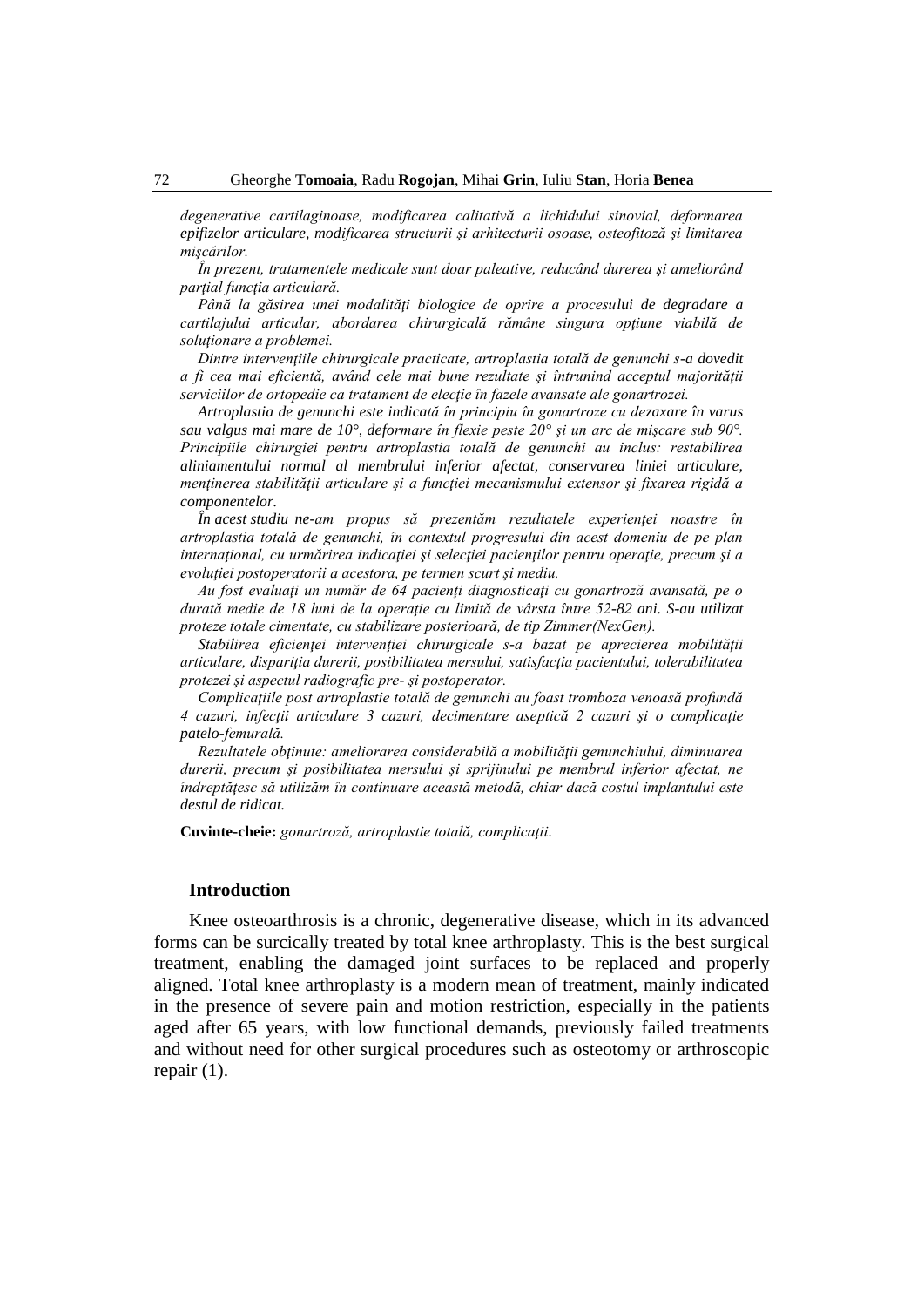The damage of joint surfaces leads to pain and motion restriction.

Total knee arthroplasty is the best treatment of advanced knee osteoarthrosis, mainly indicated with severe pain, important joint surface damage and motion limitation.

### **Material and Method**

During the previous 3 years we assessed a number of 64 patients, aged between 52-82 years, all having documented advanced knee osteoarthrosis, during a mean period of 18 months since surgery. We used total cemented, posteriorly stabilized implants (Zimmer NexGen). The diagnosis and the indication for a total knee arthroplasty were made after an interview, a clinical and X-ray examination.

The interview revealed the patients age and sex, uni- or bilateral onset, symptoms and timing, potential triggers, associated conditions.

The clinical examination revealed limb deformation, functional impairment, motion restriction, joint instability, the presence of pain, swelling and articular cracments.

The main paraclinical examination was represented by the X-ray exam of the affected knee, AP and LL (**figure no. 1**), pre- and post-surgery (**figure no.2**).





**Figure no. 1** *(a, b)***:** *X-ray Ap and LL of the knee with gonarthrosis*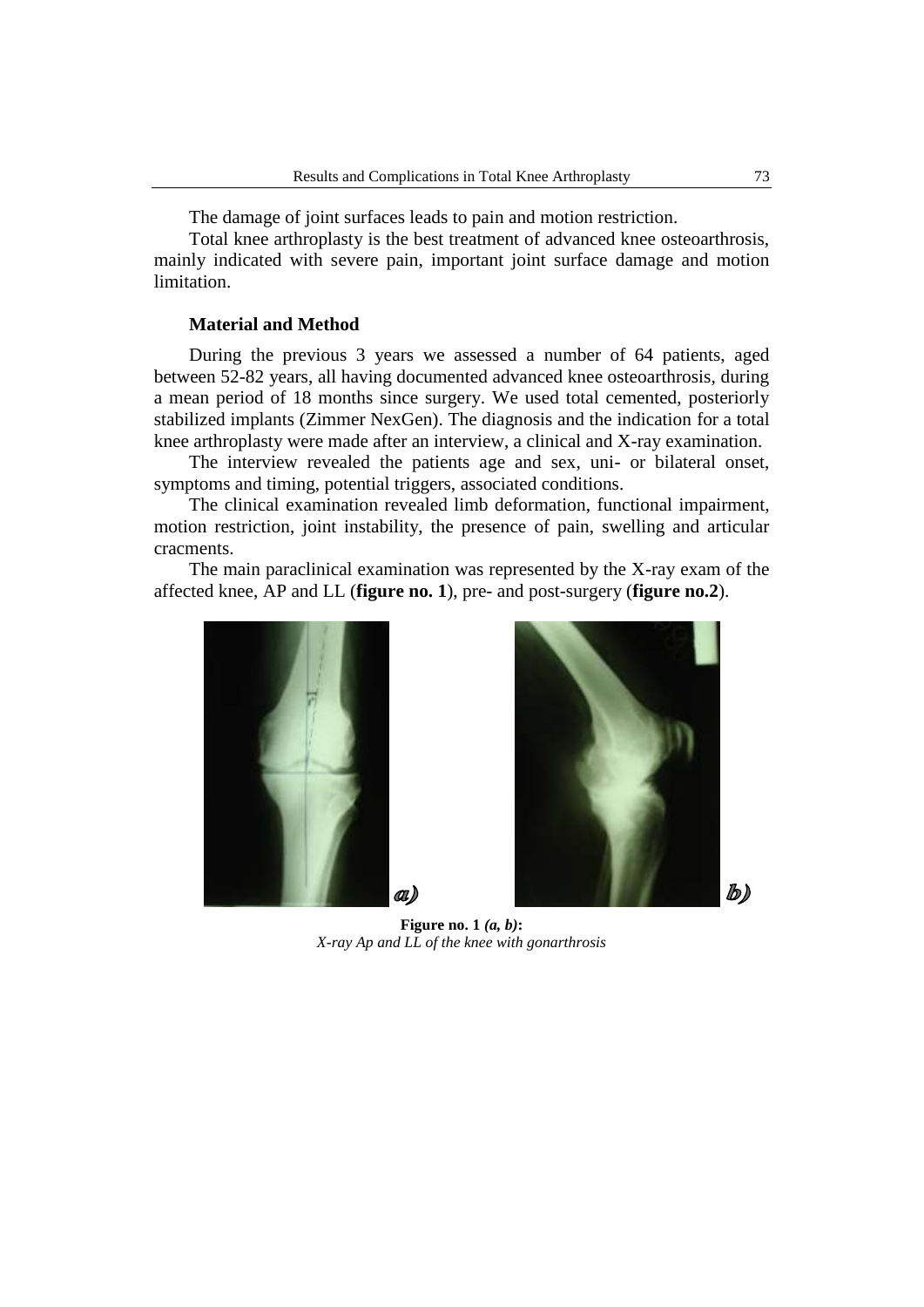

**Figure no. 2** *(a, b)***:** *Arthroplasty of the knee after gonarthrosis*

The outcome of the surgery was assessed by the joint mobility, pain decreasing, full-weight bearing, patients' satisfaction, prosthesis tolerance and the pre- and post-operative X-rays.

Complications following total knee arthroplasty were: deep venous thrombosis (4 cases), intraarticular infections (3 cases), aseptic loosening (2 cases) (**figure no. 3**) and 1 patello-femoral complication.





**Figure no. 3** *(a b)***:** *Aseptic loosening*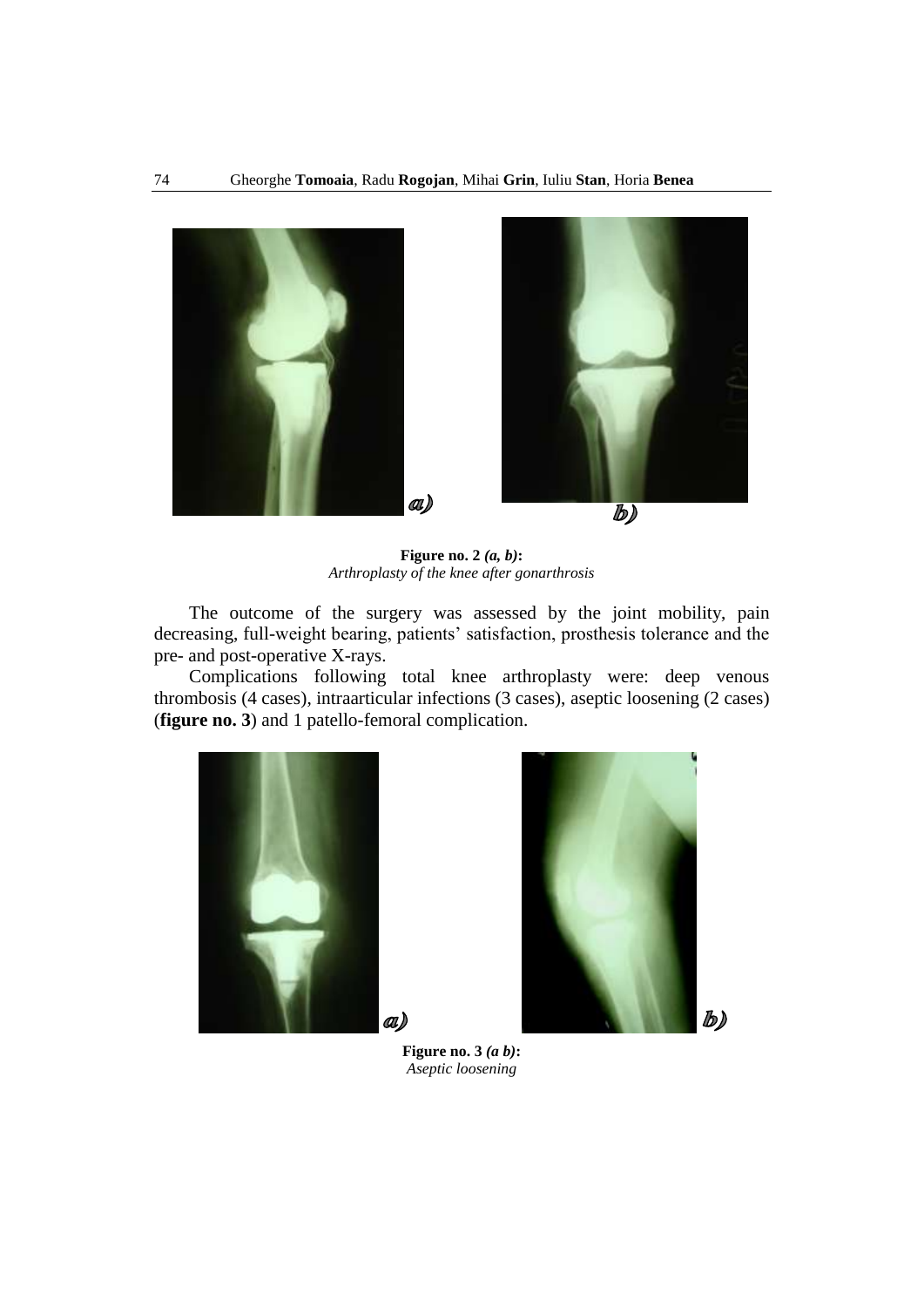The results (considerable improvement in joint motion, pain decrease, full weight-bearing) entitle us to still use this method, despite its high costs.

### **Results and Discussion**

Knee osteoarthrosis is a chronic, disabling degenerative disease, which never leads to bony ankylosis, but allows a certain degree of motion, which maintains the pain. Thus, the functional capacity of the patients decreases, with serious social and professional consequences. The results showed preponderance towards the female sex, possibly related to menopause. In these papers 78 % of patients were considered to have primary knee osteoarthritis, 17 % post-traumatic and 5 % associated with rheumatoid arthritis (2, 3). The physical exam revealed flexion and extension limitation, ganu varus in 25 % and genu valgus in 10%, mostly unilateral.

We used total cemented, posteriorly stabilized prosthesis (Zimmer NexGen) (4).

Most of the elderly patients had primary knee osteoarthrosis, usually associated with other joint arthrosis. Still, one must not forget that the interview might have not been conclusive about some triggers  $(5, 6, 7)$ .

The first symptom was always local pain, uni- or bilateral, worse on morning, during rest or movement, weather-dependent, usually with little response to minor anti-inflammatory drugs, sometimes eased by movement. Other symptoms included various degrees of functional impairment and articular swelling. Early postoperative, all patients required major pain killers. All patients received antibiotic therapy for 5-7 days. Anticoagulant therapy (low molecular weight heparines) lasted for a mean period of 3 weeks. Sutures were removed after a mean of 12 days postoperative.

The hospitalization period is relevant to the rehabilitation, the discharge criteria being the wound healing and full weight-bearing on the affected knee. Preoperative, the mean period of hospitalization was 2-3 days and postoperative it was 10-12 days. Active motion at the bed was begun after 3-5 days postoperative. Full weight-bearing was allowed after 7-8 days postoperative.

# **Complications**

Total knee arthroplasty, like any other surgical procedure involves certain riscs, with regard to the patients biological status, the compliance of the patient and the surgical technique.

One of the most important complications after total knee arthroplasty is deep venous thrombosis and pulmonary embolism (8, 9, 10). This is correlated with age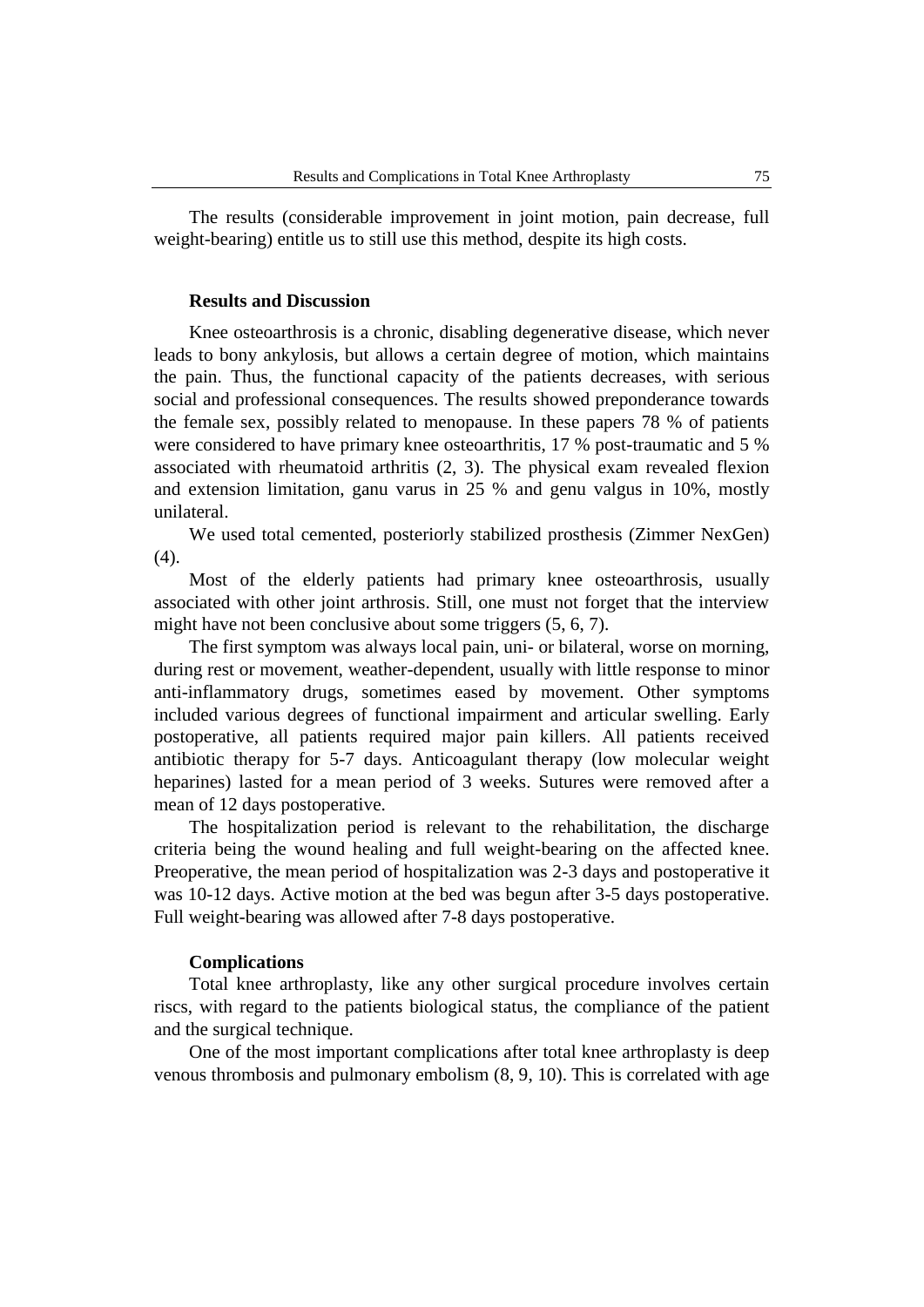after 40 years, previous oestrogen therapy, cerebral ischaemic disease, nefrotic syndrome, cancer, prolonged immobilization, previous thrombembolism, cardiac failure, obesity, varicous veins, smoking, increased blood pressure, diabetes mellitus and myocardial infarction (10, 11, 12).

The clinical exam is inconcludent in deep venous thrombosis. Venorgaphy is considered the gold standard in detecting this problem, but has the risc of anaphilaxy and a small risc of inducing DVT. Eco Doppler has been reported as an alternative option. Prophilaxy using aspirin has not been shown to be effective.

LMWH benefits include a standard regime and lack of need of laboratory monitorization. The disadvantages include the fact that they are more expensive, require subcutaneous injection and can increase bleeding. The prophilaxy is continuated for 6 weeks at patients with a previous history of trombembolism.

#### **Infection**

This is one of the most feared complications (**figure no. 4**). Preoperative factors associated with a higher risk this include reumatoid arthritis, skin ulcerations, previous knee surgery,obesity, urinary tract infections, steroids, renal failure, diabetes mellitus, cancer. Prevention of infection begins preoperatively with aseptic techniques. Laminary flux and antibiotic use have decreased postoperative infection rates. The most frequent microorganism was Staphylococcus aureus, S. Epidermidis, Streptcoccus. Infection should be considered at any patient with a painful, previously normal TKA. Swelling, pain, redness and warmth may suggest infection (13, 14, 15).





**Figure no. 4** *(a, b)***:** *Infection after arthroplasty of the Knee*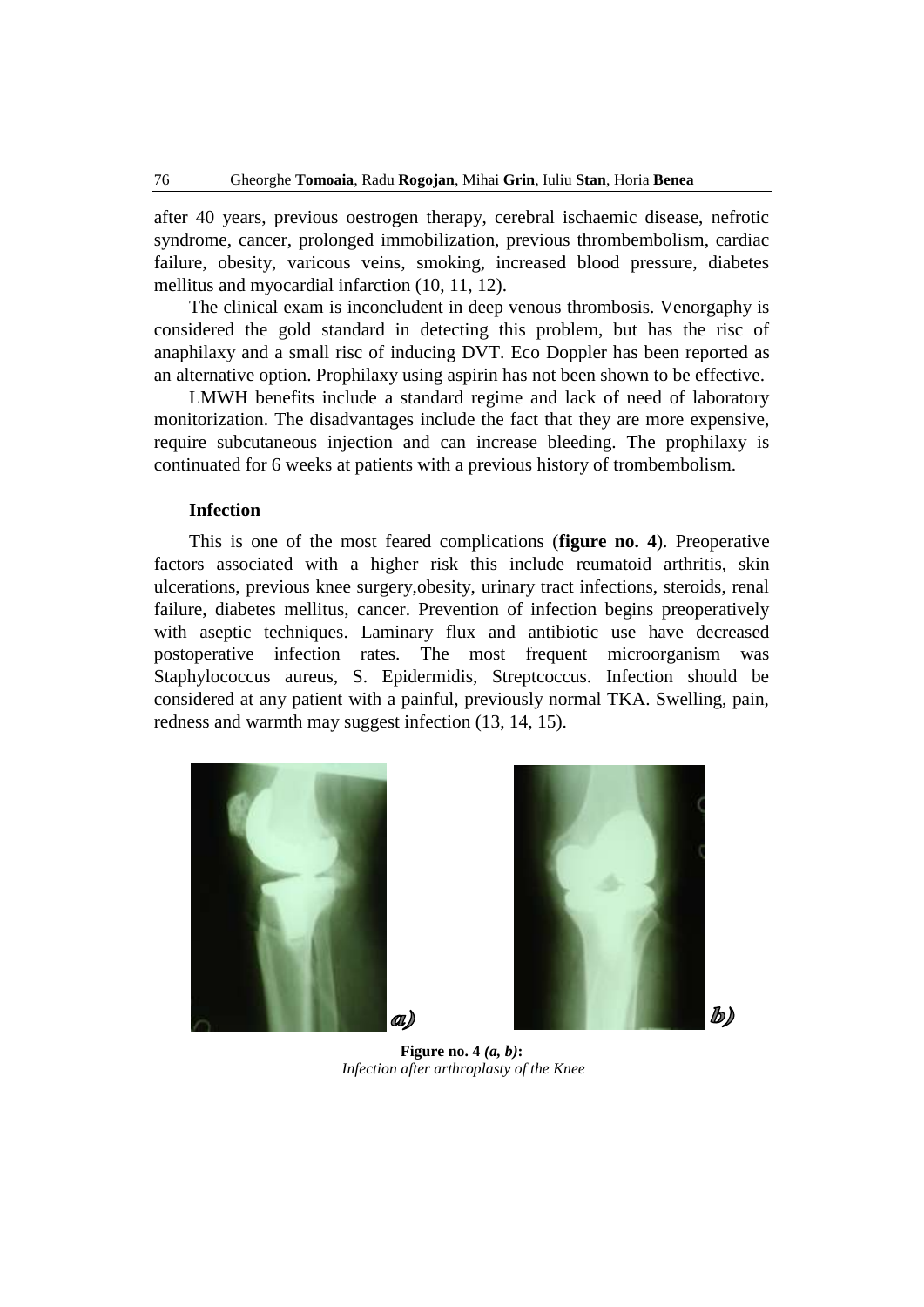Radiologic lucencies at bone-cement interfacem cysts and new bone formation, periostal reaction may be present, usually in severe infections. Scintgraphy may be useful if the clinical exam, radiological and laboratory tests are inconclusive. Treatments options include antibiotics, debritation while keeping prosthesis, revision arthroplasty, knee arthrodesis, with regard to the patients' status, bone stock, soft tissues and extensor mechanism. Knee arthrodesis may produce a stabile, usually painless, but shorter lower limb. Arthrodeis is indicated in young fit patients (**figure no. 5**), extensor deficit, lack of soft tissues, immunodeficiencies and highly virulent microorganisms. Most authors recommend a two step technique, with debridation and hardware removal, followed by iv antibiotics for 4-6 weeks. Postoperative, full weight-bearing is allowed immediately.





**Figure no. 5** *(a, b)***:** *Arthrodesis of the Knee*

Revision arthroplasty in one or two steps offers the best rehabilitation chances after an infected TKA. Mostly, it is done in two steps, debridation and hardware removal followed by antibiotherapy and revision arthroplasty. Antibiotic-PMMA spacers are used to maintain soft tissue tension between debridation and reimplantation (fig.6). Other benefits include high local levels on antibiotic, improved surgical exposure during revision, partial weight-bearing (16, 17).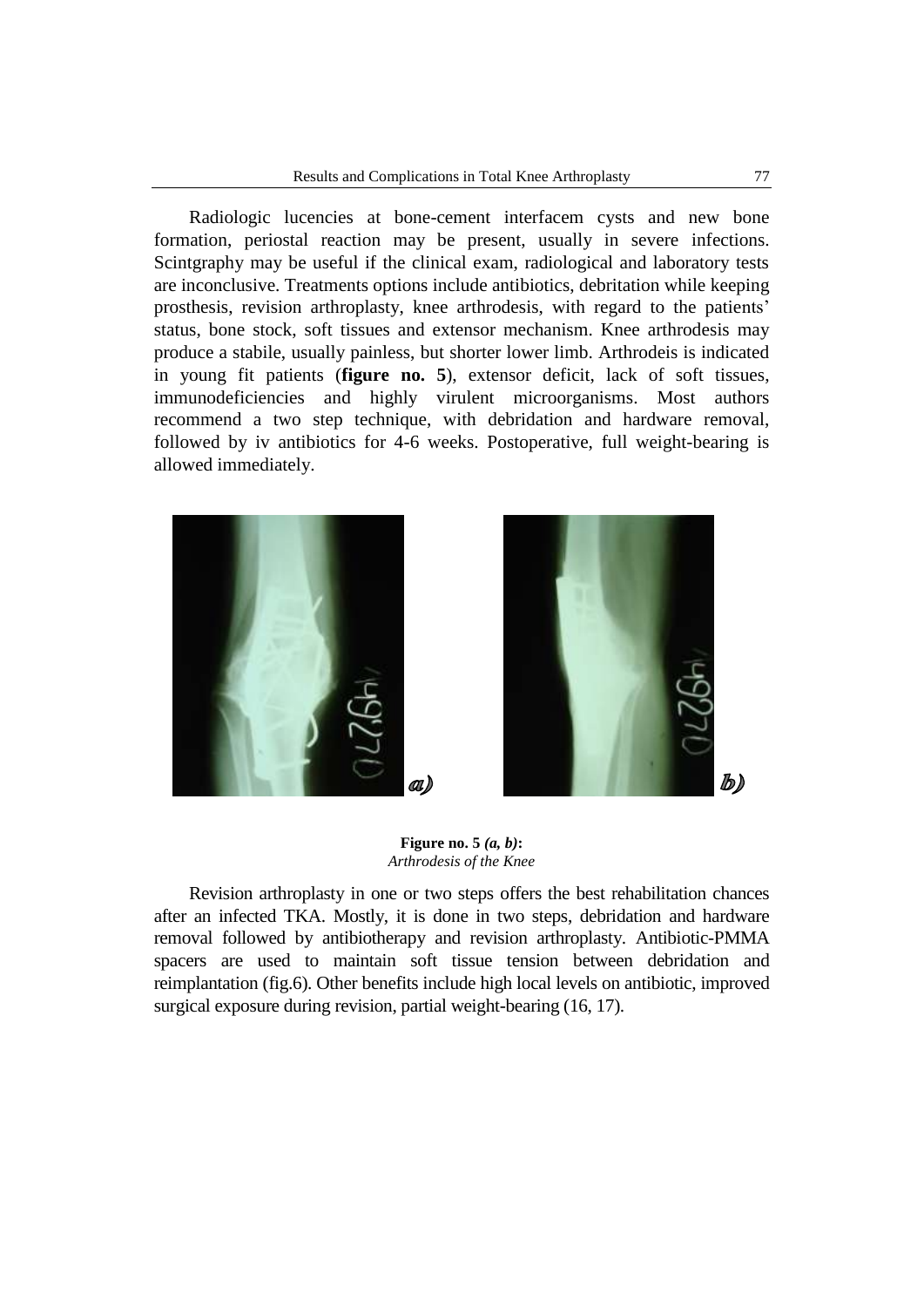

**Figure no. 6** *(a, b)***:** *Antibiotic-PMMA spacer*

#### **Patello-femoral complications**

These include: patello-femoral instability, patella fracture, patellar component malfunction and loosening, patellar clunck syndrome and extensor mechanism deficiency. Improvements in design and surgical techniques lowered these incidences, which are still best avoided by paying attention to details (18).

Patello-femoral instability may be caused by several factors, including an extensor mechanism imbalance, where the lateral retinacullum in to tight or medial soft tissues are to permissive. If the lateral retinacullum is tight, lateral release with regard to the superior geniculate artery is advised. Medial retinacullum laxity may be due to postoperative rupture of sutured medial capsule. Malposition of patellar, femoral or tibial components may also lead to patellofemoral instability. Excessive resection of the lateral patellar facet is possible due to its normal asymmetry. Frequently, the resection level of the lateral facet has to be less deeper the medial in order to avoid patellar component reclining. Malposition of the tibial component in internal rotation increases the Q angle, which leads to lateral subluxation. The Q angle is an important predictor of [biomechanical](http://www.sportsinjuryclinic.net/cybertherapist/general/biomechanics_video.php) abnormality throughout the lower limb. It is a measurement of the angle between the Quadriceps (Rectus Femoris is usually used) and the patella tendon. This provides useful information about the alignment of the knee joint, which if outside of normal ranges, can be a precursor for overuse injuries. Internal rotation and medial translation move the trochlea medially to the extensor mechanism, leading to lateral subluxation.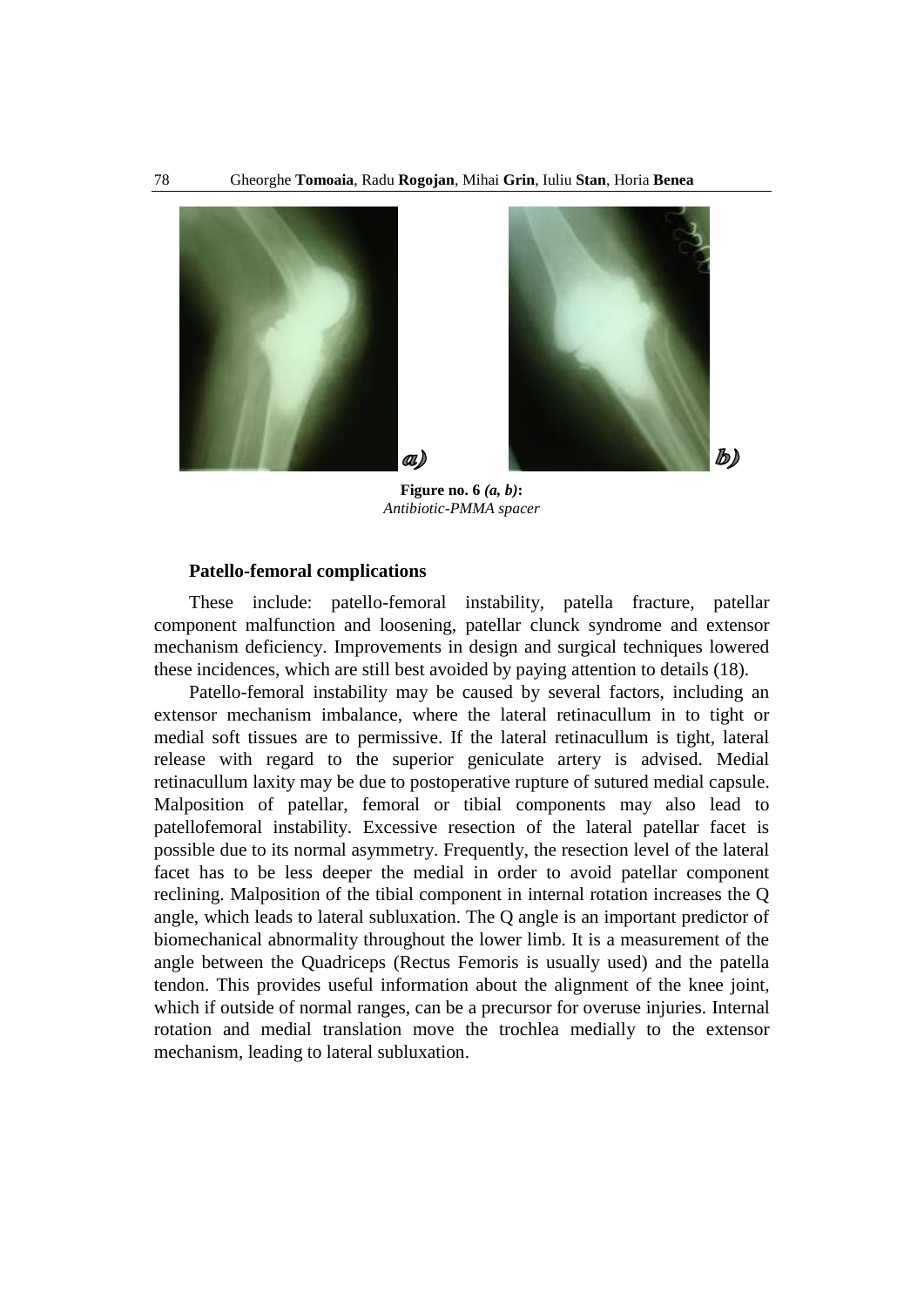Patellar fracture post TKA is unusual and related to excessive patellar resection, vascular impairment related to lateral release, malpostion of the patellar component, excessive articular line height, more than 115 flexion, trauma, thermic necrosis by PMMA polymerization and revison arthtoplasty.

Lack of consolidation and patellar component failure are more frequent after internal fixation. Periprosthetic patellar fracture has been classified according to the integrity of the extensor mechanism and implant stability. If the extensor mechanism is intact and the implant stable (Type I) conservative treatment should be applied, by a 6 weeks cast immobilization. Displaced fractures and extensor mechanism injury (Type II) should be treated surgically. Transverse fractures in the middle third should be treated by a figure eight wire and retinacullum repair. Loosed patellar components should be removed, not replaced, as they impair fracture healing. Stable patellar components that impair fracture healing should also be removed. Proximal or distal polar fractures should be excised and sutured. Postoperative mobility depends upon the intraoperative stability. Patellectomy and extensor mechanism repair are indicated in severe comminution or bone deficiency.

Patellar clunck syndrome was associated with posteriorly stabilized prosthesis. A fibrous node develops on the posterior face of cvadricipital tendon, above the patella, and may be trapped in intercondylar fossa and may produce a specific sound in 30-40 flexion. Artroscopic debridement is advised.

Cvadricipital tendon tears is rare, but severe. It may be due to poor vascularization or anterior extension of releasing incision. In partial tears conservative treatment is advised, and in complete tears surgical treatment is advised, though the results are suboptimal (reduced mobility, weakness, secondary tear).

Patellar tendon tear is related with previous knee surgery, knee manipulation and distal realignement procedures for the extensor mechanism. Several procedures have been described, including direct repair, hamstring tendon repair, artificial ligaments, gastrocnemian graft and extensor mechanism graft, none with constant results.

#### **Neurovascular complications**

Arterial lessions are rare, but devastating and appear in 0.3-2%, resulting in 25% amputations. When vascularization is uncertain, the tourniquet is not advised. The only possible nervous lesion following TKA is peroneal nerve lesion, especially after the cure of valgus and flexion deformities (rheumatoid arthritis). Minor lesions heal spontaneously and may remain unnoticed. If the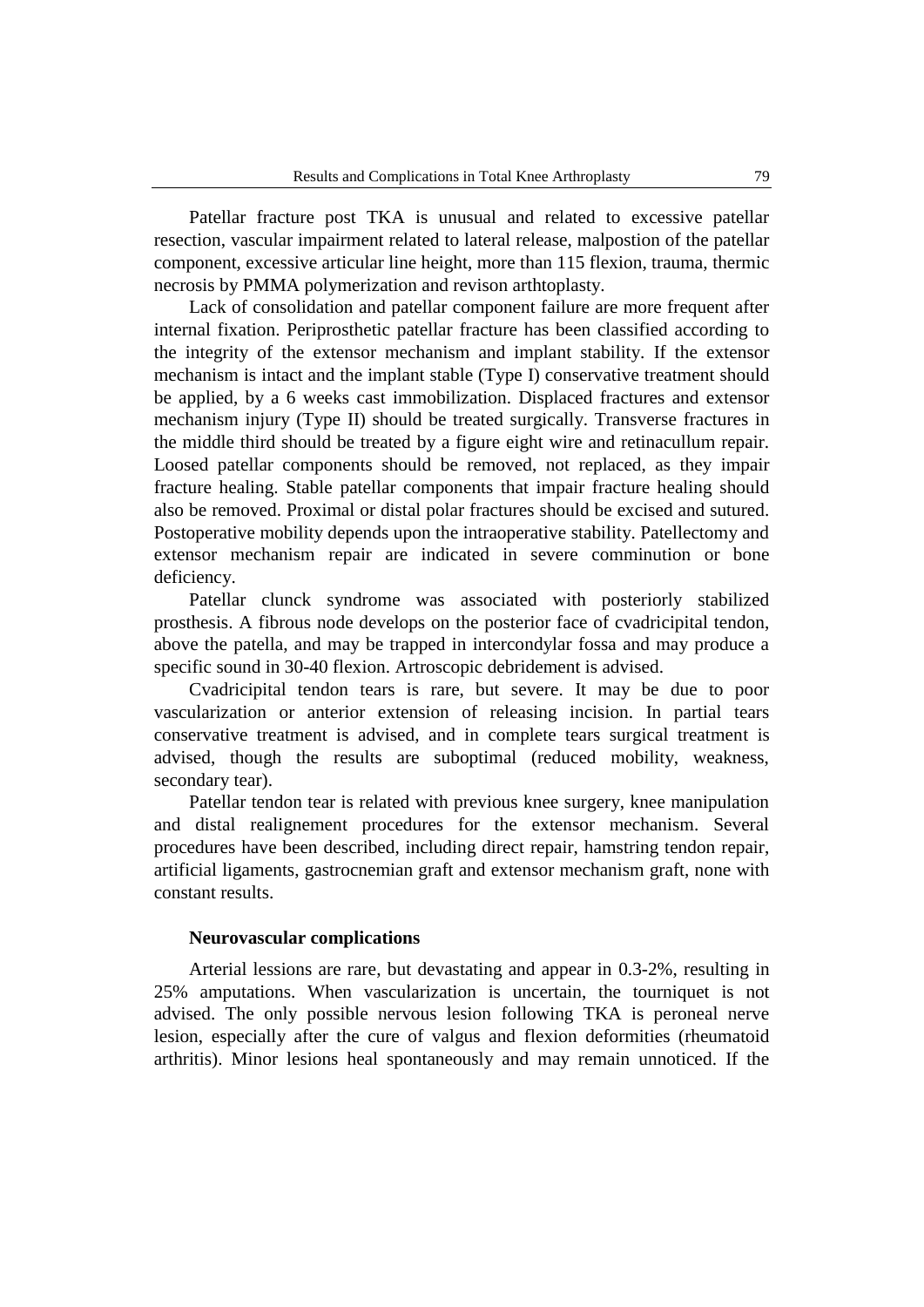lesion in seen in postoperative, the dressing should be removed and the calf put in flexion.

# **Periprosthetic Fractures**

Supracondylar fractures are rare. The risk factors are: osteoporosis, reumatoid arthritis, steroids, female sex, revision arthroplasty and neurological diseases. The treatmant is variable, in the past the conservative one being preffered. Nowadays surgical treatment is advised (blade-plate, condylar plate, butress plate and bone grafts, Rush nails, locked supracondylar nail). In osteoporotic or noncompliant patients cast immobilization is advised. Good results have been reported with the LISS plate, including in osteoporotic patients. Periprosthetic fracture classification:

- $\Rightarrow$  Type I: undisplaced fracture, stable prosthesis
- $\Rightarrow$  Type II: displaced fracture, stable prosthesis
- $\Rightarrow$  Type III: unstable prosthesis, displaced or undisplaced fracture

If the fracture extends towards the fixation surface or if there is femoral loosening, revision arthroplasty is required, with a stemmed femoral component,and eventually bone graft.

Tobial fracture after TKA are rare. If associated with loosening, they are treated by revision arthroplasty (eventually stemmed components) and bone graft. Undisplaced fractures, with a stable prosthesis are treated non surgically.Displaced fractures with stable prosthesis are treated by osteosynthesis. The function of the prosthesis depends upon resatablising the alignment, stability of the implant and early mobilization.

# **Conclusions**

Total knee arthroplasty is increasingly used as the first option in the surgical treatment of degenerative joint diseases;

The good results are generally correlated with patients aged > 65 years and low demands. Medium and long term results are very good due to restoration of joint mobility and lack of pain, with minimal complications;

The results were good, the rehabilitation of joint being improved.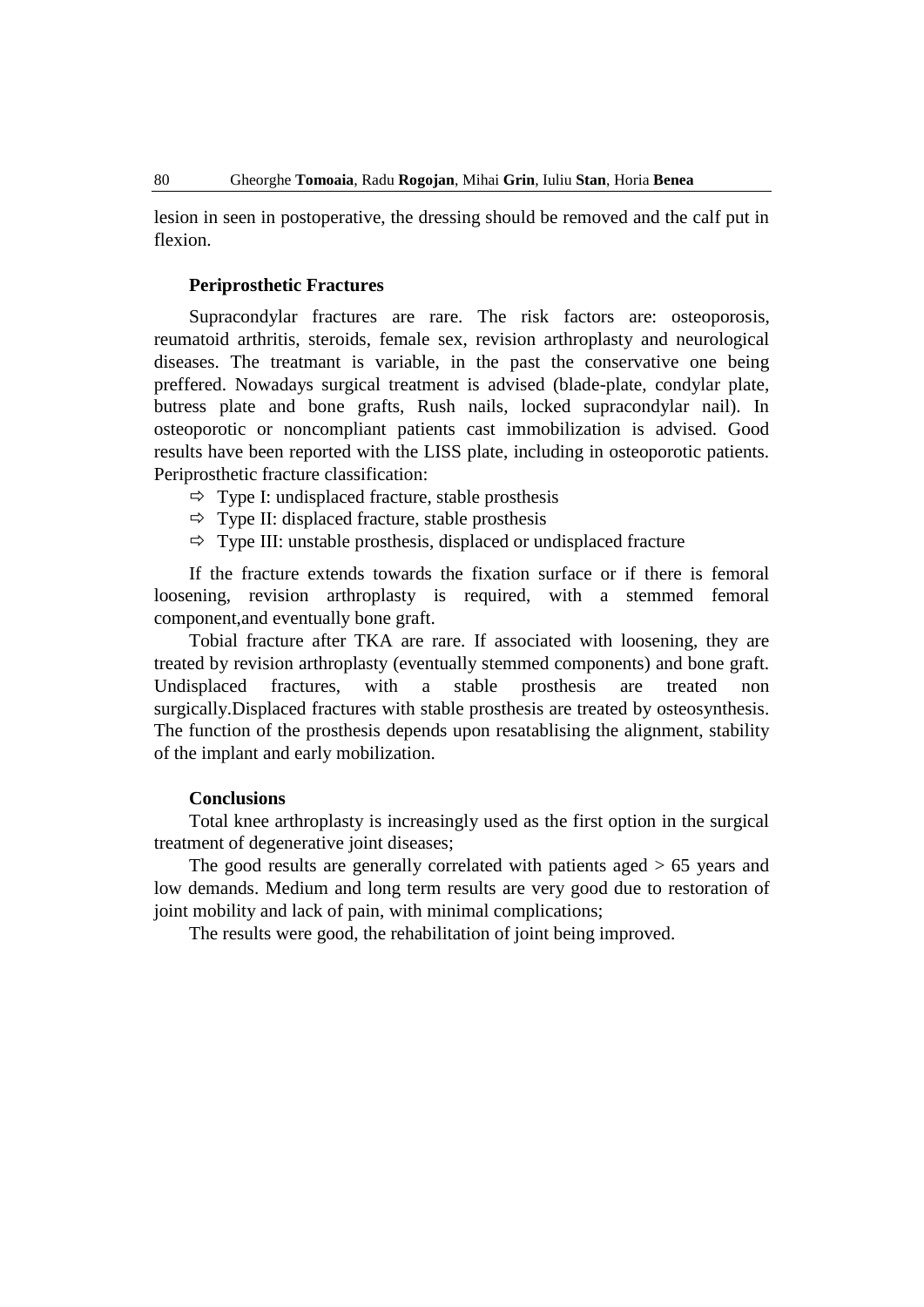# **REFERENCES**

[1] Bizzini M, Boldt J, Munziger U, Drobny T: *Rehabilitation Guidelines After Total Knee Arthroplasty*, Orthopade, 2003, 32(6), 527-534

[2] Bozic K.J, Kinder J, Menegini M.: *Implant Survivorship and Complication Rates After Total Knee Arthroplasty with a Third Generation Cemented System. A 5 to 8 Years Follow-up*, Clin. Orthop., 2005, 430, 117-124

[3] Callahan C.M, Drake B.G, Heck D.A.: *Patient Outcomes Following Tricompartmental Total Knee Replacement: A Meta-analysis,* JAMA, 1994, 271, 1349-1357

[4] Crockarel R.J., Guyton L.J.: *Arthtoplasty of Ankle in Campbell's operative Orthopaedics*, sub.red. Canale S.Terry, Ed.Mosby, Philadelphia, 2003, 243-313

[5] Croitoru Gh., Darciuc M., Beţişor A., Gherghiligiu A., Croitor R: *Consideraţii asupra influenţei offsetu-lui femural în evoluţia artroplastiilor de şold,* Arta medica, 2011, 2(45), 87-88

[6] Fehring T.K, Odum S, Griffin W.L.: *Early Failures in Total Knee Arthroplasty*, Clin.. Orthop, 2001, 392, 315-318

[7] Freeman M.A.R.: *Surgical Pathology of Arthritis*. In Insall J.N., Scott W.N.: Surgery of the Knee,  $3<sup>rd</sup>$  Ed., Churchill Livingstone, 2001, 69, 1429-1445

[8] Furnes O, Espehaug B, Lie S.A.: *Early Failures Among 7,174 Primary Total Knee Replacements. A Follow-up Study from the Norwegian Arthroplasty Register 1994-2000*, Acta Orthop. Scand., 2002, 73, 117-129

[9] Giovani S, Tauro B, Whitehouse S, Newman J.H: *Do Patients Need to Earn Total Knee Arthroplasty?*, J. Arthroplasty, 2003, 18(2), 199-203

[10] Groh G.I, Parker J, Elliott J, Pearl A.J.: *Results of Total Knee Arthroplasty Using the Posterior Stabilised Condylar Prosthesis. A Report of 137 Consecutive Cases*, Clin. Orthop. Rel. Res., 1991, 269, 58-62

[11] Haleem A.A, Berry D.J, Hanssen A.D: *Mid-term to Long-term Follow-up of Two-Stage Reimplantation for Infected Total Knee Arthroplasty*, Clin. Orthop., 2004, 428, 35-39

[12] John J., Mauffrey C., May P.: *Unicompartimental knee replacements with Miller-Galante prosthesis; Two to 16-year follow of a single surgeon series*, Cin.Orthop.,2011,35, 507-513

[13] Lizaur A, Marco L, Cebrian R: *Preoperative Factors Influencing the Range of Movement After Total Knee Arthroplasty for Severe Osteoarthritis*, J. B. Joint Surg. Br., 1997, 79(4), 626-629

[14] Mont M.A, Lee C.W, Sheldon M.: *Total Knee Arthroplasty in Patients ≤ 50 Years Old*, J. Arthroplasty, 2002, 17(5), 538-543

[15] Rathjen K.W.: *Surgical Treatment. Total Knee Arthroplasty*, Am J Knee Surg, 1998, 11(1),58-63

[16] Schurman D.J, Rojer D.E: *Total Knee Arthroplasty – Range of Motion Across Five Systems*, Clin. Orthop., 2005, 436, 132-137